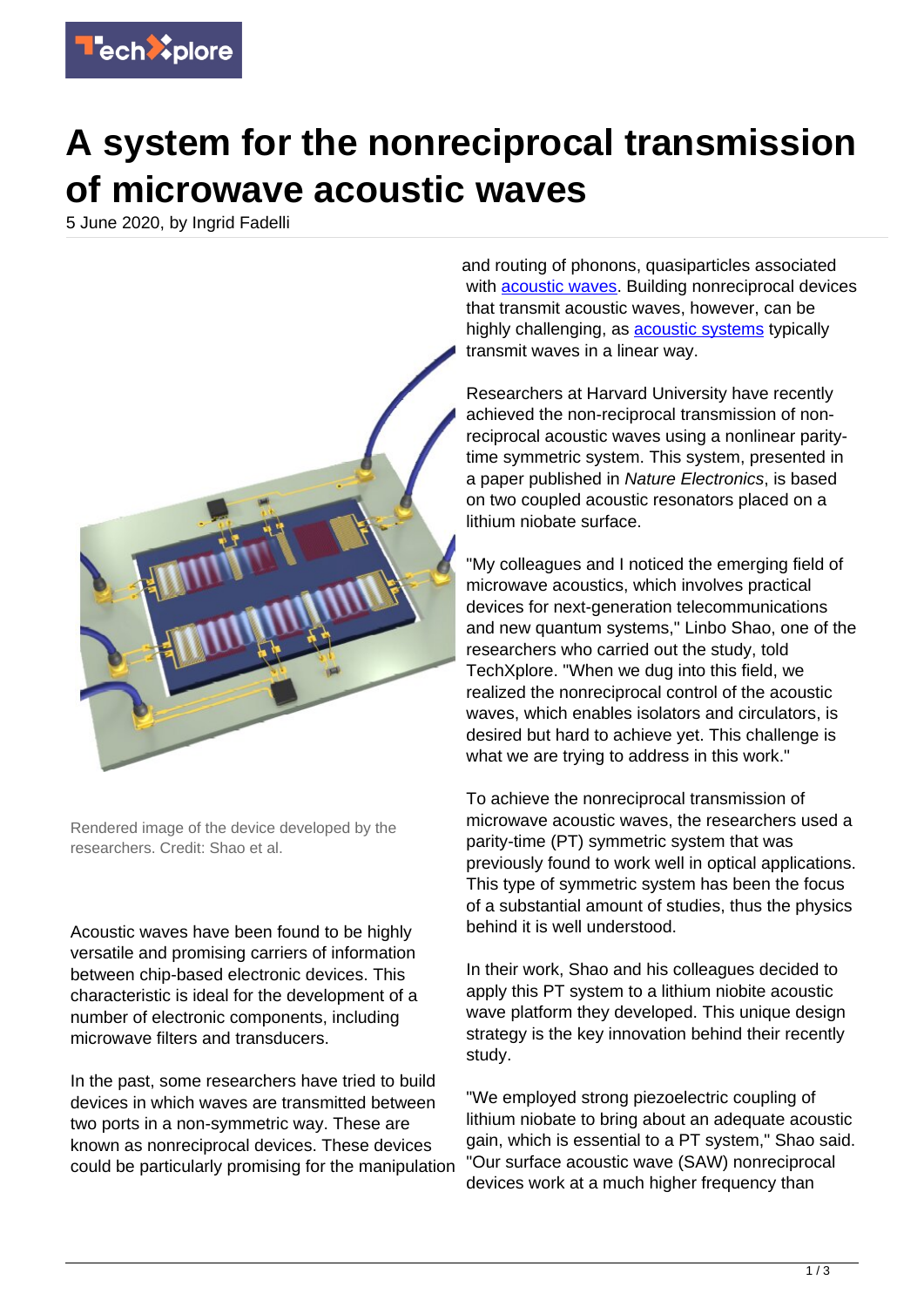

previous acoustic nonreciprocal systems."

In their evaluations, the researchers found that the © 2020 Science X Network nonlinear devices they developed could attain 10dB of non-reciprocal acoustic wave transmission at a frequency of 200MHz. While the researchers primarily demonstrated their system's potential at 200MHz, their findings suggest that this frequency could be extended to 10Gz, simply by geometrically scaling up the devices.

Theirs is a remarkable result, as previously developed devices for the nonreciprocal transmission of microwave acoustic waves typically only work below 2MHz. The system created by Shao and his colleagues is also significantly more compact than most existing systems, which facilitates its integration within other devices.

"Overall, our study confirms that utilizing piezoelectricity, we can easily introduce the gain and loss for acoustic waves, or build a non-Hermitian system," Shao said.

"Acoustic/mechanical systems by themselves are usually linear and passive, but when they are coupled to electronics, as we did in our work, they become nonlinear and active (non-Hermitian)."

In addition to linking acoustic systems with rich non-Hermitian physics, the new platform presented by Shao and his colleagues could ultimately enable the development of acoustic devices that were previously deemed impossible to fabricate. The new nonlinear system they developed could be integrated within a variety of electronic components, including acoustic isolators and circulators.

"We are now building our integrated acoustic/phonon platform on lithium niobite and believe that it will be a nice platform, where researchers can either have fun with non-Hermitian physics or build various devices/elements they want for acoustic signal processing," Shao said.

 **More information:** Linbo Shao et al. Nonreciprocal transmission of microwave acoustic waves in nonlinear parity–time symmetric resonators, Nature Electronics (2020). [DOI:](http://dx.doi.org/10.1038/s41928-020-0414-z) [10.1038/s41928-020-0414-z](http://dx.doi.org/10.1038/s41928-020-0414-z)